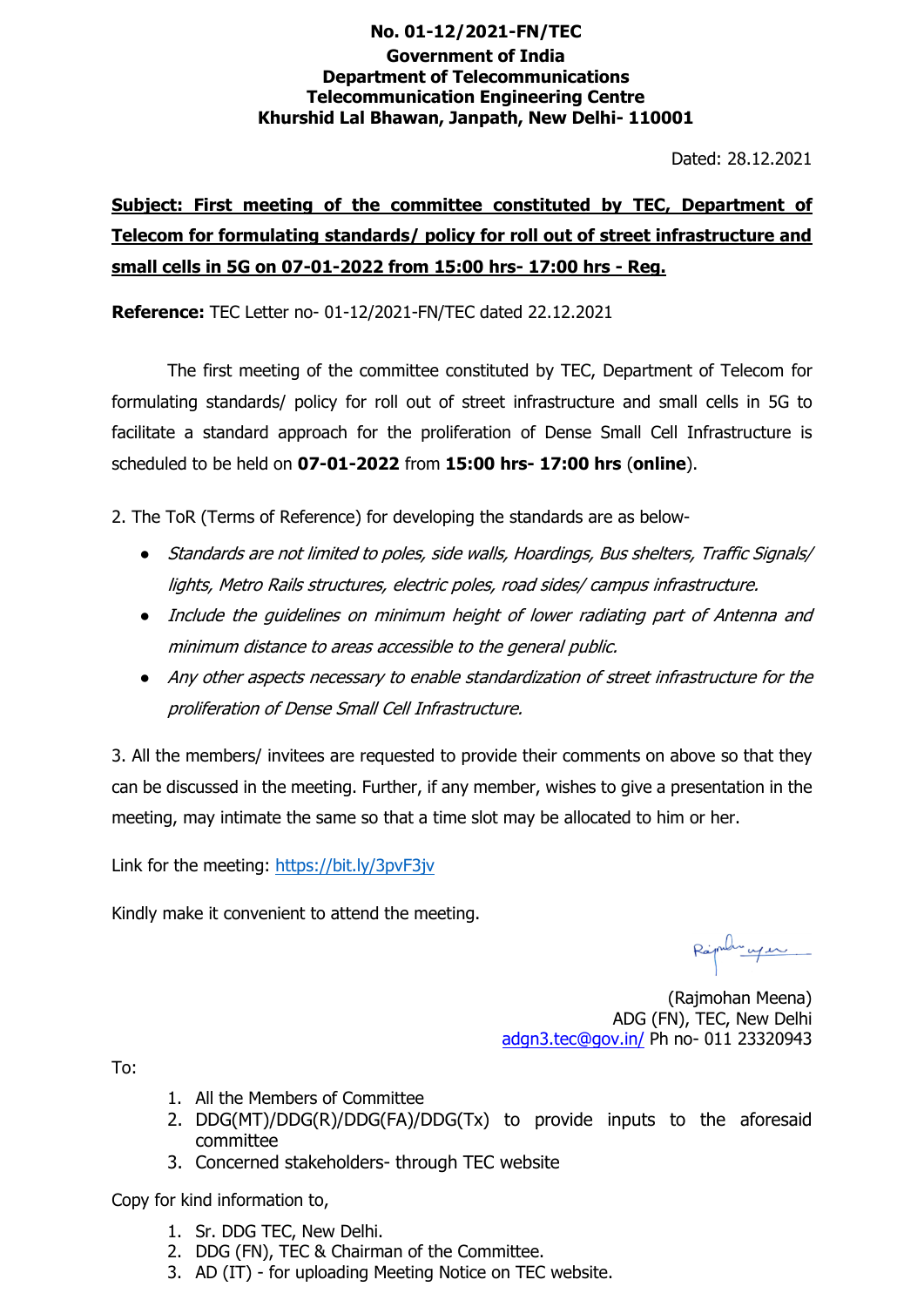## Government of India (Department of Telecommunications) **Telecom Engineering Centre** Gate No. 5, Khurshid Lal Bhawan, Janpath, New Delhi-110001

No. 01-12/2021-FN/TEC Dated: 22.12.2021

## Sub: Committee to formulate policy/standards for the roll out of street infrastructure and small cells in 5G

Approval of Secretary (T), DOT is hereby conveyed for formation of the committee to formulate policy/standards for the roll out of street infrastructure and small cells in 5G keeping in mind the best global practices. The members of the committee are as below:

|    | 1. DDG (FN), TEC HQ                                   | Chairman          |
|----|-------------------------------------------------------|-------------------|
| 2. | DDG (SRI), DoT HQ                                     | Member            |
| 3. | DDG (AS), DoT HQ                                      | Member            |
|    | 4. JWA, WPC, DoT HQ                                   | Member            |
|    | 5. ADG (FN), TEC HQ, DoT                              | Member & Convener |
| 6. | Representative of MoHUA                               | Member            |
| 7. | Representative of COAI                                | Member            |
| 8. | Representative of Ministry of Power                   | Member            |
| 9. | Representative of DIPA                                | Member            |
|    | 10. Representative of NDMC/SDMC/EDMC                  | Member            |
|    | 11. DDG/Mission Director (National Broadband Mission) | Member            |
|    | 12. Representative of DG(T), DoT                      | Member            |

The target date for completion of the work is 30<sup>th</sup> January 2022. It is proposed to hold the first meeting of the committee shortly.

(Piyush Chetiya) Director (FN), TEC